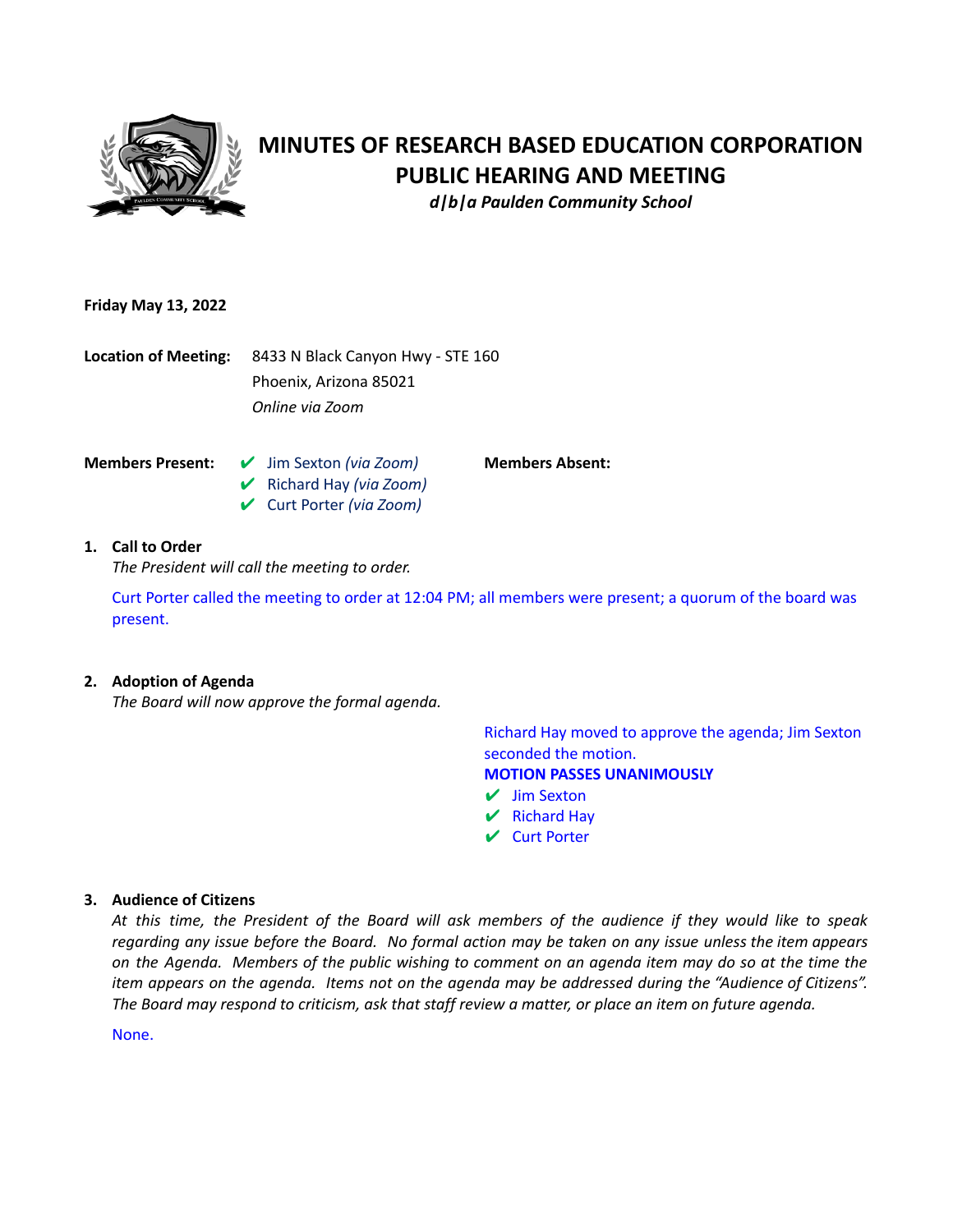#### **4. Executive Session**

A.R.S. § 38-431.03 permits an executive session or closed meeting to be held for discussion and consideration of any of seven particular subjects. A majority of the members of the Governing Board must vote to convene an executive session during a public meeting held prior to the executive session. The general public is properly excluded from such a session. Only those individuals necessary to the conduct of such a meeting may be present. All matters discussed in an executive session must be kept confidential by those attending. No vote may be taken during an executive session. Any final action on an item discussed in an executive session must *be taken during a public meeting. A.R.S. § 38-431.03.*

*The purposes for which an executive session discussion may be held are the following:*

- A. *Personnel matters involving a specific individual.*
- B. *Confidential records.*
- C. *Student discipline matters.*
- D. *Legal advice provided by the public body's attorney.*
- E. *Discussion of pending or contemplated litigation with the public body's attorney.*
- F. *Instruction of designated representatives concerning negotiations with employee organizations.*
- G. *International and interstate negotiations and negotiations by a city or town with a tribal council.*
- H. *Instruction of designated representatives concerning negotiations for the purchase of real property.*

#### None.

#### **5. Discussion and Possible Approval of the SY 2021/22 Revised Budget #2.**

Curt Porter provided the board with a brief summary of the SY 2021/22 Revised Budget #2. Mr. POrter explained the cover sheets and summary pages while highlighting the revised budget's revenues vs. expenses. Mr. Has asked Mr. Porter if the school was on track to meet the ASBCS's financial performance framework again for the current fiscal year and Mr. Porter affirmed the school was positioned to meet the performance dashboard indicators.

Jim Sexton moved to approve the SY2021/22 RBEC Revised Budget #2 as presented; Richard Hay seconded the motion.

**MOTION PASSES UNANIMOUSLY**

- ✔ Jim Sexton
- $\mathsf{V}$  Richard Hay
- ✔ Curt Porter

# **6. Discussion Item Only - (NO ACTION): Introduction of Proposed Revision to the School's Staff Paid Sick Leave Policy (GC-2550).**

Richard Hay provided a summary of the proposed revision to the school's staff paid sick leave policy. Mr. Hay informed the board this was merely draft language to "start the discussion" and no action was needed at this meeting. However, Mr. Hay mentioned the current front-loaded sick pay bank, especially for new hires, was a concern. At the board's direction, Mr. Hay will draft a proposed revision to the school's sick leave policy for consideration at a future board meeting.

Discussion item only. No board action necessary.